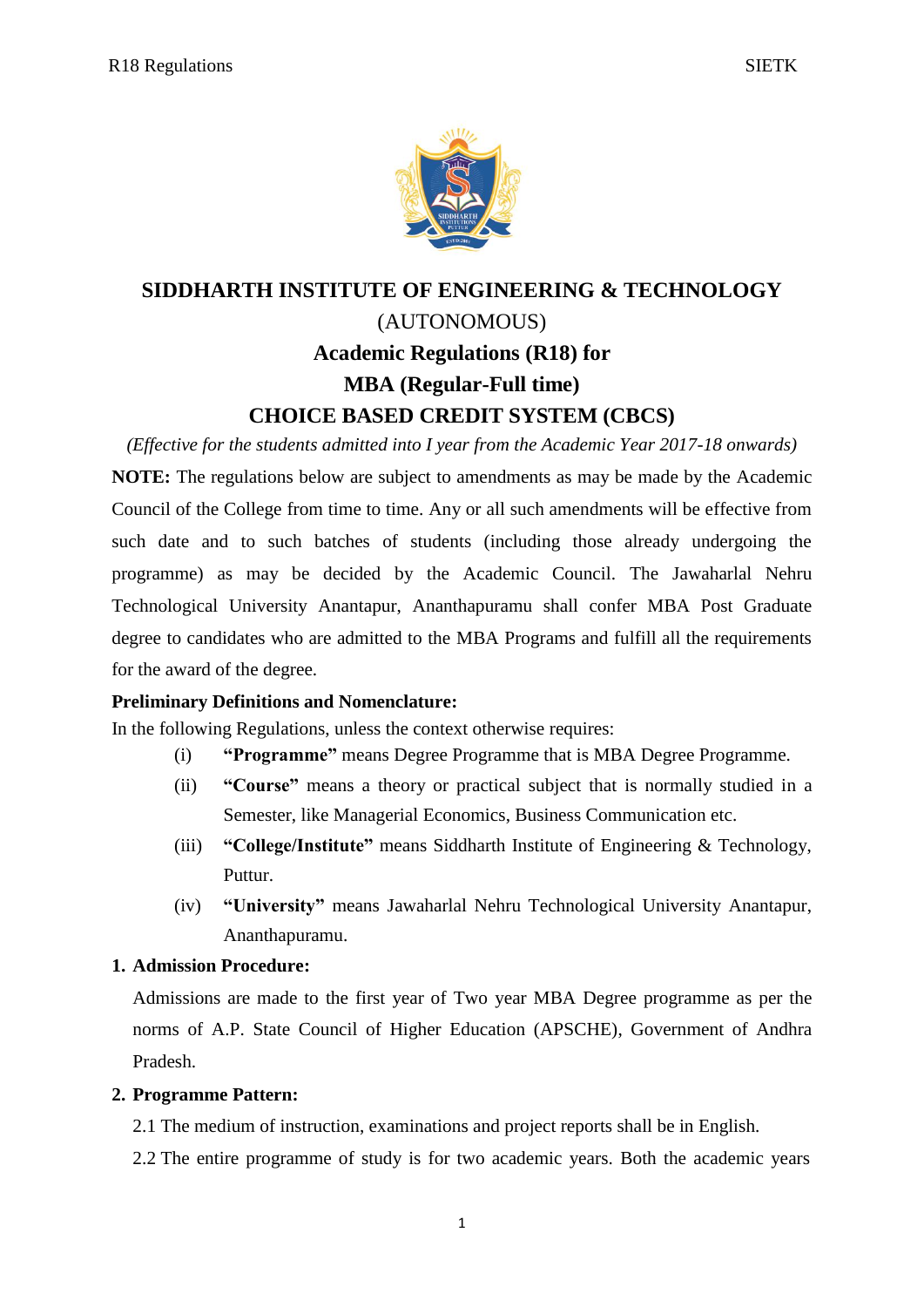shall be on semester pattern.

- 2.3 A student admitted to a programme should complete it within a period equal to twice the prescribed duration of the programme from the date of admission.
- 2.4 A student eligible to appear for the end examination in a course, but absent or has failed in the end examination may appear for that course at the next supplementary examination when offered.
- 2.5 When a student is detained due to shortage of attendance he/she may be re-admitted when the semester is offered after fulfillment of academic regulations. In such case, he/she shall be in the academic regulations into which he/she is readmitted.
- 2.6 The curriculum of M.B.A. programme is designed to have a total of 102 credits for the award of M.B.A. degree.
- 2.7 Each course is assigned certain number of credits which will depend upon the number of lectures per week. In general, credits are assigned to the courses based on the following contact hours per week per semester.

|                                                                                     | <b>SEMESTER</b>      |                |
|-------------------------------------------------------------------------------------|----------------------|----------------|
|                                                                                     | <b>Periods /week</b> | <b>Credits</b> |
| Theory                                                                              | 04                   | 04             |
| Theory                                                                              | 03                   | 03             |
| Practical                                                                           | 02                   | 01             |
| Practical                                                                           | 03                   | 15             |
| Practical                                                                           | 04                   | 02             |
| Seminar/ Case Study<br><b>Analysis/Industry Analysis</b><br>and Report Presentation | 02                   | 01             |
| Comprehensive Viva-Voce                                                             | 02                   | 01             |
| Project Work                                                                        | 12                   | 06             |
| Comprehensive Online<br>Examination (COE)                                           |                      | 01             |

**Credits**

# **3. Award of M.B.A Degree:**

A student will be declared eligible for the award of the M.B.A. Degree if he/she fulfills the following academic regulations:

- 3.1 Pursue a programme of study for not less than two academic years and in not more than four academic years.
- 3.2 Register for 102 credits and secure all 102 credits.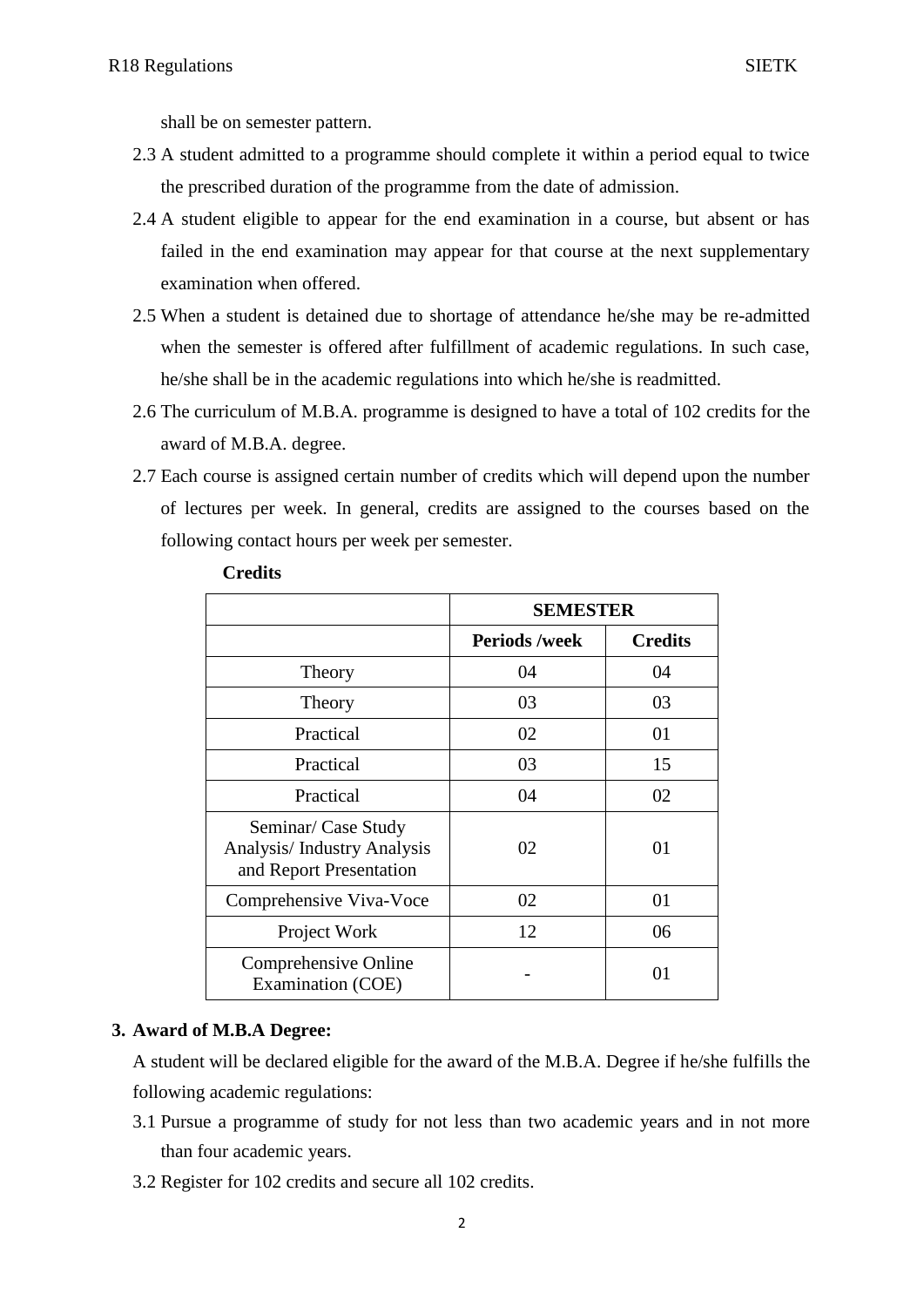3.3 Students, who fail to fulfill all the academic requirements for the award of the degree within four academic years from the year of their admission, shall forfeit their seats in M.B.A programme and their admission stands cancelled.

# **4. Programmes of Study:**

The M.B.A programme is offered with the approval from AICTE & JNTUA from 2018-19.

# **5. Attendance:**

- 5.1 A student shall be eligible to appear for final examinations if he/she acquires a minimum of 75% of attendance in aggregate of all the subjects in a semester.
- 5.2 Shortage of attendance below 65% in aggregate shall in **NO** case be condoned.
- 5.3 Condonation of shortage of attendance in aggregate up to 10% (65% and above and below 75%) in each semester may be granted by the College Academic Committee.
- 5.4 Students whose shortage of attendance is not condoned in any semester are not eligible to take their end semester examination of that class.
- 5.5 A student will not be promoted to the next semester unless he satisfies the attendance requirements of the present semester. They may seek re-admission for that semester when offered next.
- 5.6 A stipulated fee shall be payable towards condonation for shortage of attendance to the Institute as decided by the College Academic Committee.

# **6. Relative Weightage for Internal Evaluation and End Semester Examination:**

- a. The performance of a student in each semester shall be evaluated course-wise.
- b. Performance evaluation in each course (theory/ practical) shall be based on a total of 100 marks, of which the relative weightage for internal evaluation and end semester examination shall be 40% and 60% respectively.
- c. However, Audit courses shall be evaluated entirely on the basis of internal evaluation.

# **6.1 Internal Evaluation:**

- 6.1.1 The total internal weightage for theory courses is 40 marks with the following distribution.
	- a. 30 marks for Mid-term tests.
	- b. 10 marks for Assignments.
- 6.1.2 For all theory courses including audit courses there shall be two mid-term tests in each semester. The duration of mid-term test shall be 2 hours. The test consists of 3 questions with individual choice ("either", "or" type) for 10 marks each. First midterm test shall be conducted for 50% of the syllabus and second mid-term for the remaining syllabus. Between the two midterm examinations, 80% weightage will be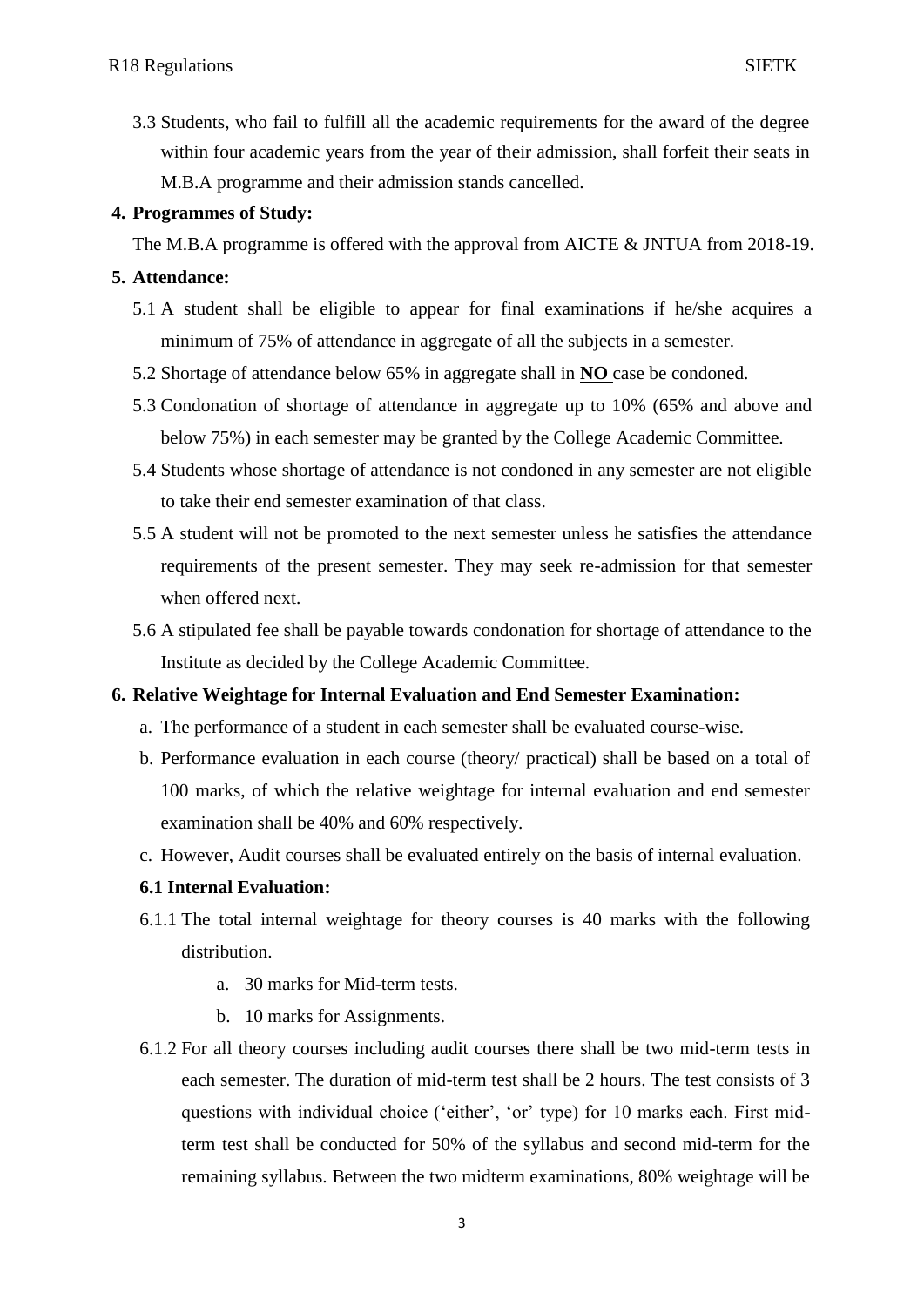given for the better performance and 20 % for the other. The final mid-term marks will be the addition of these two.

- 6.1.4 For practical subjects, 60 marks shall be for the end semester examinations and 40 marks will be for internal evaluation based on the day to day performance.
- 6.1.5 For seminar, there will be an internal evaluation of 50 marks. A candidate has to secure minimum of 50 percent to be declared successful. The assessment will be made by a board consisting of HOD and two internal experts at the end of the semester instruction.
- 6.1.6 10 marks allotted to assignments in each theory course shall be based on evaluation of 2 assignments (5 marks each) relevant to that particular course.

### **6.2 End Semester Examination:**

- 6.2.1 End semester examination of theory courses shall have the following pattern:
- 6.2.1.1 There shall be 6 questions with duration of 3 hours. And all questions shall be compulsory.
- 6.2.1.2 Each of these questions from 1 to 5 (with internal choice) shall cover one unit of the Syllabus carrying 10 marks each. The  $6<sup>th</sup>$  question shall be a case study without any internal choice for 10 marks.

# **6.3 Case Study Analysis/Industry Analysis and Report Presentation/Comprehensive Viva-Voce/Seminar:**

- 6.3.1 A group of maximum of 3 students shall take up the industry analysis report work in I Year II semester.
- 6.3.2 Every project group is required to submit a topic that should be approved by the department.
- 6.3.3 A candidate is permitted to register for the industry analysis report work after satisfying the attendance requirement of all the courses (theory and practical courses) of I Year II semester.
- 6.3.4 Two reviews shall be conducted for industry analysis report work.
- 6.3.5 Each student shall be allowed to take viva-voce examination of the industry analysis report, after fulfilling the attendance requirements.
- 6.3.6 If the report of the supervisor is satisfactory, viva-voce examination shall be conducted by a board consisting of the guide, Head of the Department and the examiner who adjudicates the thesis / dissertation. There will be an internal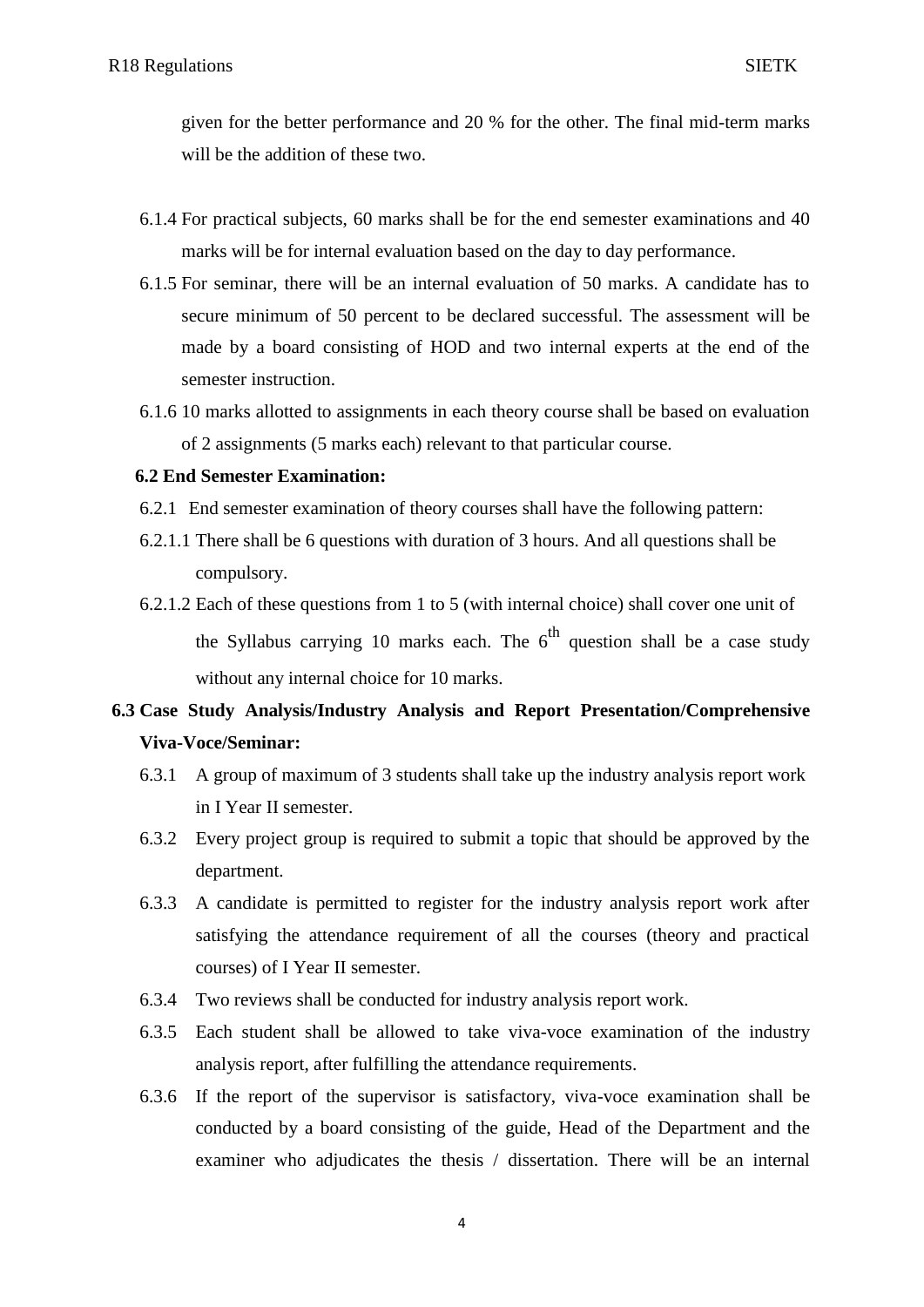evaluation of 50 marks. A candidate has to secure a minimum of 50 percent to be declared successful. If the student does not secure a minimum of 50% marks, the candidate shall retake the viva-voce examination after three months. If he/she the student does not secure minimum of 50% at the second viva-voce examination, he/she will not be eligible for the award of the degree, unless he/she is permitted by the IDC & Principal to revise and resubmit the thesis.

#### **6.4 Project work:**

- 6.4.1 Every candidate shall be required to submit the dissertation after taking up a topic approved by the college.
- 6.4.2 Registration of Project work: A candidate is permitted to register for the project work after satisfying the attendance requirement of all the courses (theory and practical courses of I to IV Semesters).
- 6.4.3 Out of a total of 200 marks for the dissertation, 40% weightage shall be for internal evaluation and 60% weightage for the end semester examination. The end semester examination (viva-voce) for a batch of a maximum of 20 students shall be conducted by the HOD, supervisor and an external examiner nominated by the Principal. The evaluation of dissertation shall be conducted at the end of the IV semester. The internal evaluation shall be made by the departmental committee, on the basis of the two seminars given by the student on the topic of his/her dissertation.
- 6.4.4 An Internal Departmental Committee (IDC) consisting of HOD, Supervisor and one internal senior expert shall monitor the progress of the project work.
- 6.4.5 The work on the project shall be initiated in the penultimate semester and the duration of the project is one semester.
- 6.4.6 The student must submit status report at least in two different phases during the project work period. These reports must be approved by the IDC before submission of the Project Report.
- 6.4.7 A candidate shall be allowed to take viva-voce examination of the project, after fulfilling the attendance requirements.
- 6.4.8 Three copies of the Project/Dissertation certified in the prescribed from by the supervisor & HOD shall be presented to the HOD, one copy is to be forwarded to the external examiner.
- 6.4.9 If the candidate is absent, he/she shall retake the viva-voce examination after three months. If he/she fails to get a satisfactory report at the second viva-voce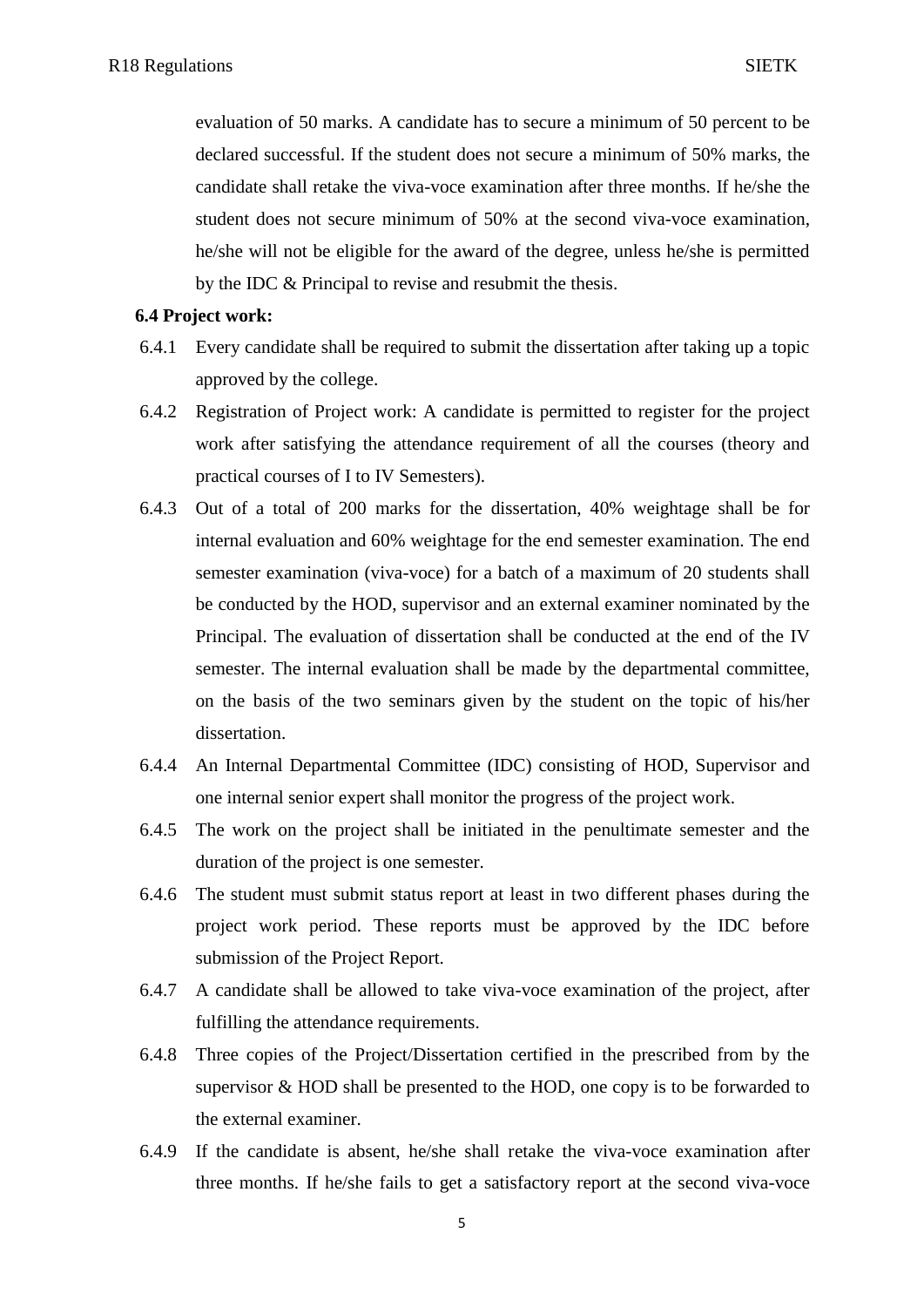examination, he/she will not be eligible for the award of the degree, unless he/she is permitted by the IDC & Principal to revise and resubmit the project.

#### **6.5 Audit Courses:**

An audit course is an educational term for the completion of a course of study for which a nominal assessment of the performance of the student is made without awarding grades. In this case, 'audit' indicates that the individual merely has received teaching and achieved a given standard of knowledge of the subject, rather than being evaluated. A student who audits a course does so for the purpose of self-enrichment and academic exploration.

### **6.6 Regulations for Audit Courses:**

- 6.6.1 Audit Courses shall bear no credits.
- 6.6.2 The details of audit courses shall be reflected in Grade card of the successful students
- 6.6.3 Attendance for audit courses is compulsory and shall be considered while calculating the aggregate attendance.
- 6.6.4 There shall be only internal assessment/evaluation for audit courses. The student shall be declared passed in audit courses when he/she secures 40% marks or above in the internal evaluation. If any student does not attain the required pass percentage, the student needs to re appear for the mid-term tests, as and when the college conducts them in subsequent semesters.

#### **7. Supplementary Examinations:**

At the end of each Semester there will be regular examinations for the current Semester. Those students who could not clear their courses in their previous attempt can appear for the examinations under supplementary category along with the regular students after registering themselves at the examination section.

# **8. Re-Registration for Improvement of Internal Evaluation Marks:**

Following are the conditions to avail the benefit of improvement of internal evaluation marks.

The candidate should have completed the course work and obtained examinations results for I & II semesters.

- 8.1 He/she should have passed all the courses for which the internal evaluation marks secured are more than 50%.
- 8.2 In those courses in which the student has failed in the end semester examination due to internal evaluation marks secured being less than 50%, the candidate shall be given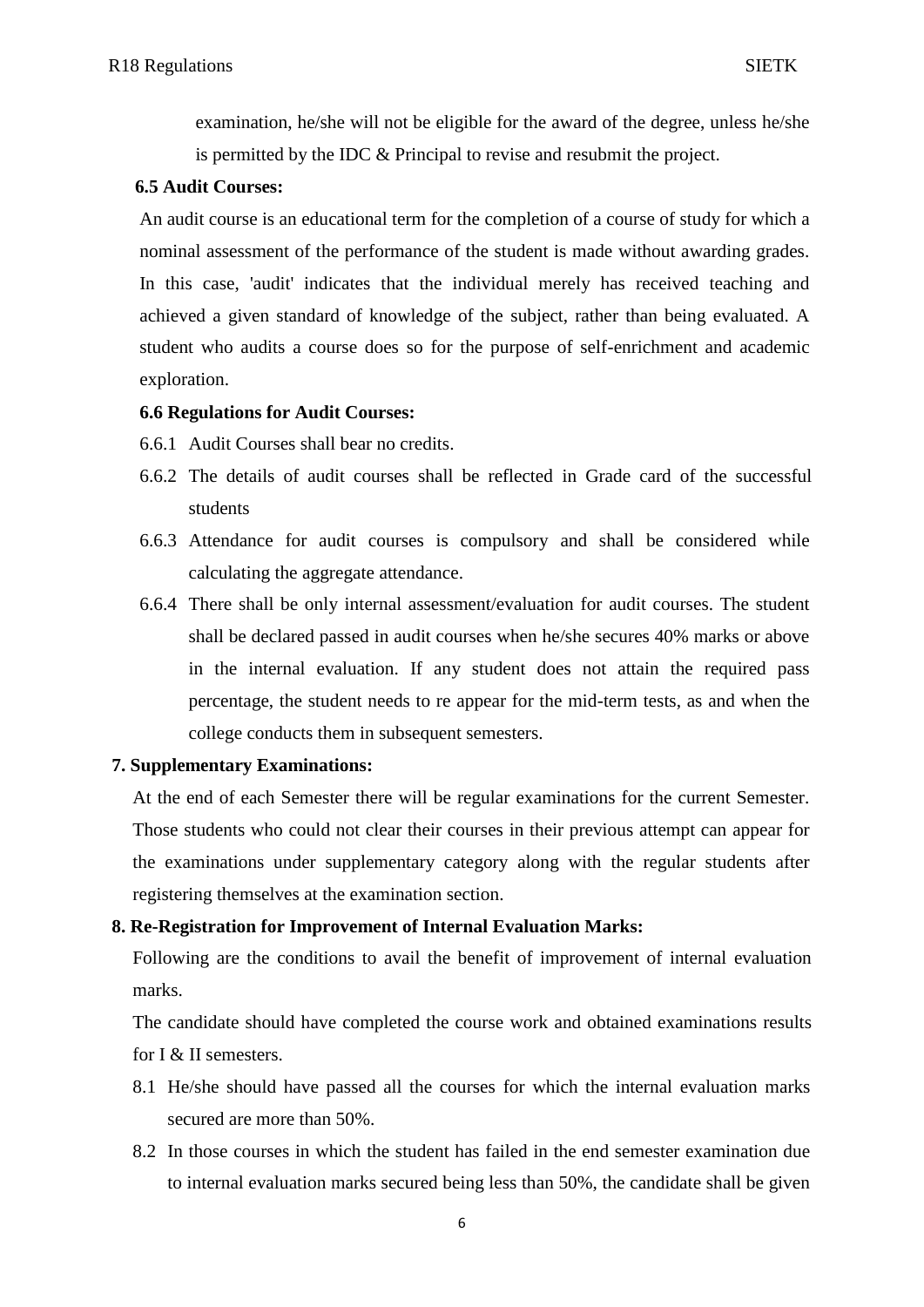one chance for each theory course and for a maximum of three theory courses for improvement of internal evaluation marks.

- 8.3 The candidate has to re-register for the chosen courses and fulfill the academic requirements.
- 8.4 In the event of availing the Improvement of Internal evaluation marks, the internal evaluation marks as well as the end semester examinations marks secured in the previous attempt(s) for the reregistered courses stand cancelled.
- 8.5 For each course, the candidate has to pay a fee equivalent to one third of the semester tuition fee along with the requisition to the Principal.

# **9. Minimum Academic Requirements:**

- 9.1 The minimum marks required for pass in each theory/practical/Seminar/Project work is 50% (i.e., 50) (Internal evaluation + End Semester Examination). However a minimum of 40% (i.e., 24) (Theory/Practical/Project Work) in end semester examination has to be secured.
- 9.2 Students, who fail to earn 102 credits as indicated in the course structure within four academic years from the year of their admission, shall forfeit their seats in M.B.A. Programme and their admission shall stand cancelled.

# **10. Examinations and Assessment - The Grading System:**

- 10.1 Marks will be awarded to indicate the performance of each student in each Theory Subject, or Lab/Practicals, or Seminar, or Project, etc., based on the % marks obtained in CIE + SEE (Continuous Internal Evaluation + Semester End Examination, both taken together) as specified in Item 9.1 above, and a corresponding Letter Grade shall be given.
- 10.2 As a measure of the student"s performance, a 10-point Absolute Grading System using the following Letter Grades and corresponding percentage of marks shall be followed:
- 10.3 A student obtaining F Grade in any Subject shall be considered "failed" and is to be required to reappear as "Supplementary Candidate" in the Semester End Examination (SEE), as and when offered. In such cases, his Internal Marks (CIE Marks) in those Subjects will remain the same as those he obtained earlier.
- 10.4 A course successfully completed cannot be repeated.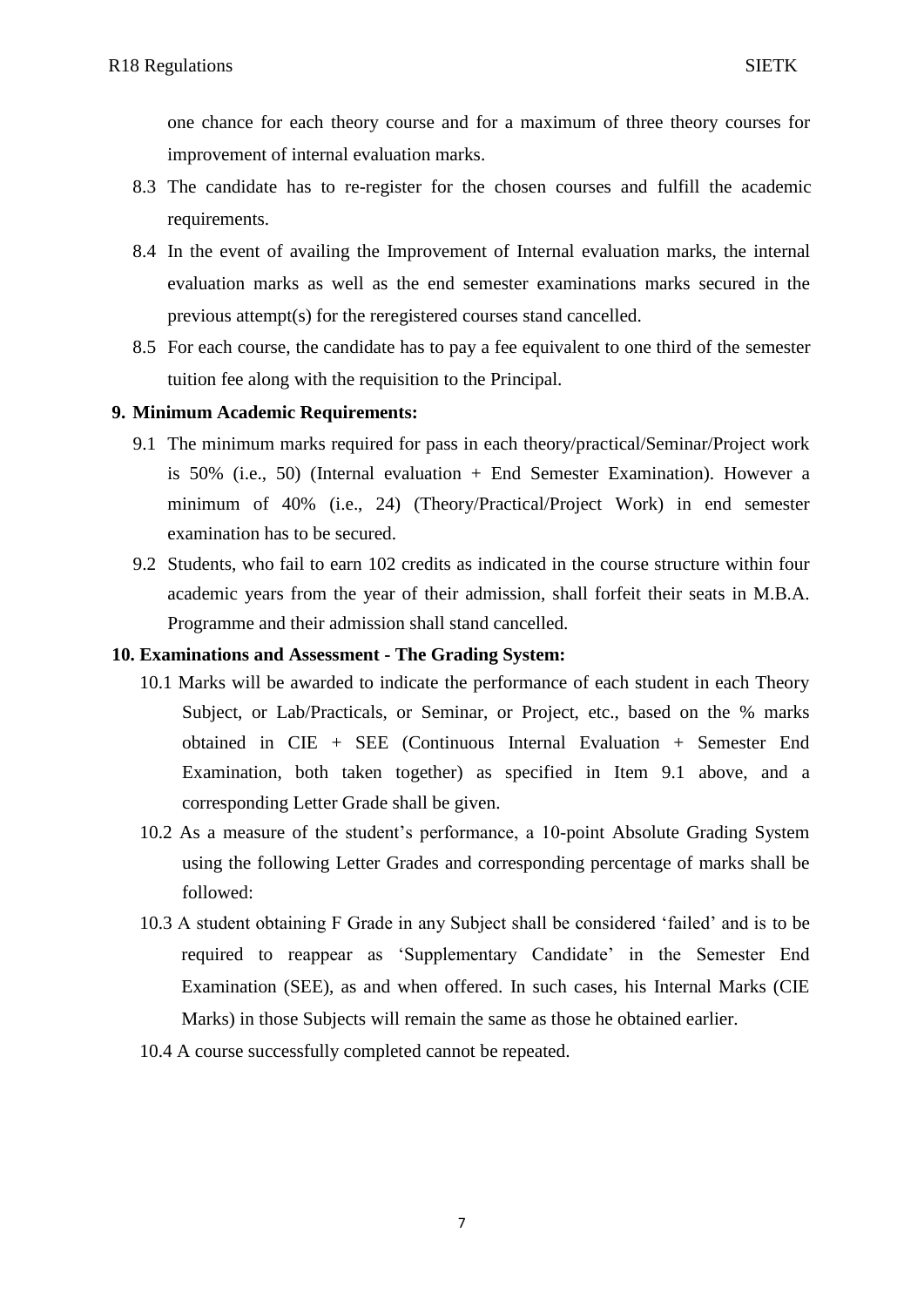# **Table – Conversion into Grades and Grade Points assigned for Theory/Practical/ Seminar/Case Study Analysis/Industry Analysis Report Presentation/ Project Work /Comprehensive Viva-Voce**

| Range in which the marks<br>in the theory/practical/seminar/case study<br>analysis/industry analysis report<br>presentation/comprehensive viva-voce fall | Grade             | <b>Grade Points</b><br>(GP)<br><b>Assigned</b> |
|----------------------------------------------------------------------------------------------------------------------------------------------------------|-------------------|------------------------------------------------|
| > 90                                                                                                                                                     | S (Superior)      | 10                                             |
| 80-89                                                                                                                                                    | A (Excellent)     | 9                                              |
| 70-79                                                                                                                                                    | B (Very Good)     | 8                                              |
| 60-69                                                                                                                                                    | C(Good)           | 7                                              |
| 55-59                                                                                                                                                    | $D$ (Average)     | 6                                              |
| 50-54                                                                                                                                                    | E (Below Average) | 5                                              |
| < 50                                                                                                                                                     | $F$ (Fail)        |                                                |
| Absent                                                                                                                                                   | Ab (Absent)       |                                                |

- i. A student obtaining Grade F shall be considered failed and will be required to reappear in the examination.
- ii. For audit courses "Satisfactory" or "Unsatisfactory" shall be indicated instead of the letter grade and this will not be counted for the computation of SGPA/CGPA.

# **(i) Semester Grade Point Average (SGPA):**

The Semester Grade Point Average (SGPA) is the ratio of sum of the product of the number of credits with the grade points scored by a student in all the courses taken by a student and the sum of the number of credits of all the courses undergone by a student, i.e.,

SGPA 
$$
(S_i) = \Sigma (C_i \times G_i) / \Sigma C_i
$$

Where  $C_i$  is the number of credits of the i<sup>th</sup> course and  $G_i$  is the grade point scored by the student in the  $i<sup>th</sup>$  course.

# **(ii) Cumulative Grade Point Average (CGPA):**

The Cumulative Grade Point Average (CGPA) will be computed in the same manner taking into account all the courses undergone by a student over all the semesters of a program, i.e.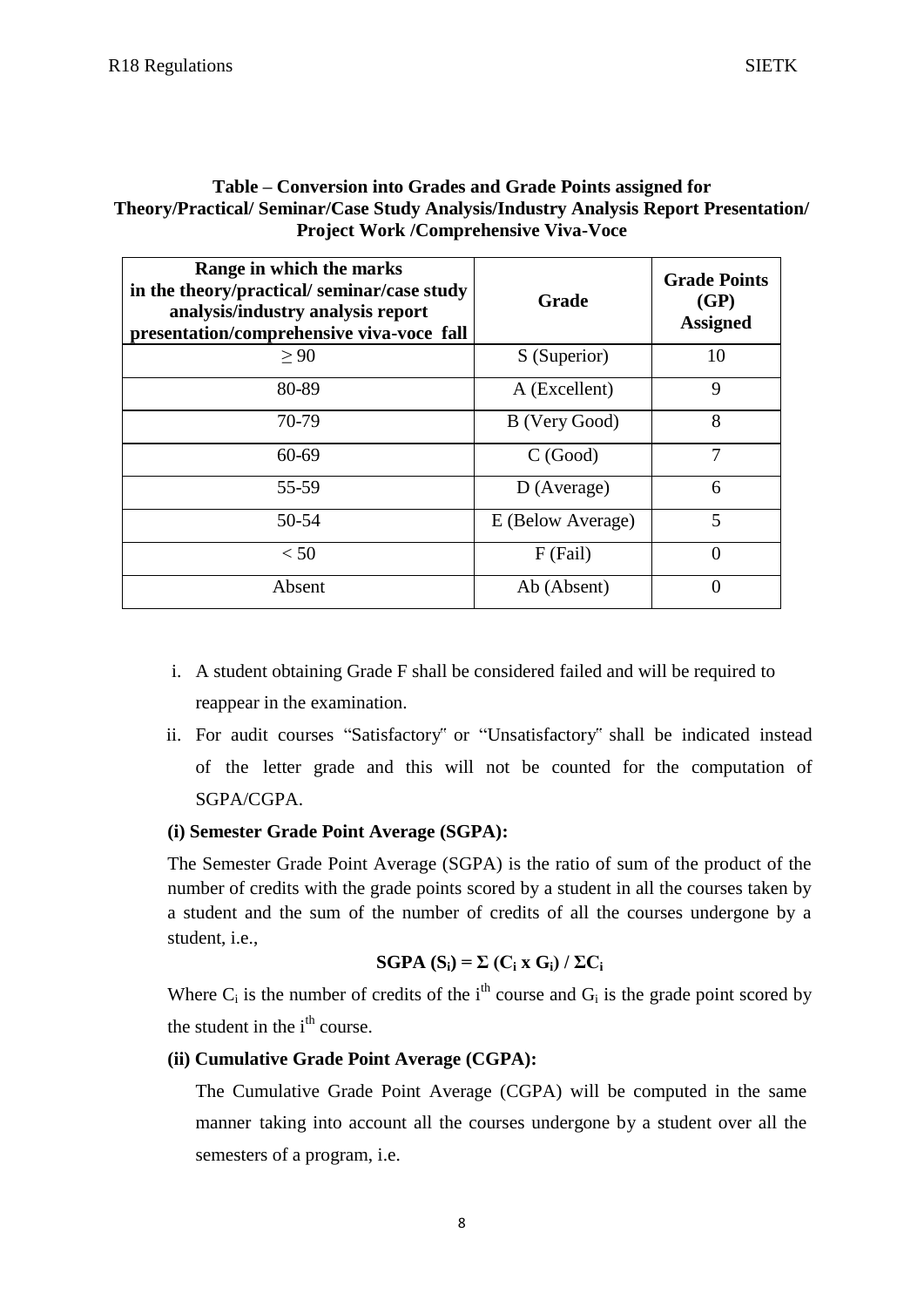# $CGPA = \sum (C_i \times S_i) / \sum C_i$

Where  $S_i$  is the SGPA of the i<sup>th</sup> semester and  $C_i$  is the total number of credits in that semester.

The SGPA and CGPA shall be rounded off to 2 decimal points and reported in the transcripts.

While computing the CGPA the subjects in which the student is awarded Zero grade points will also be included.

*Grade Point:* It is a numerical weight allotted to each letter grade on a 10-point scale.

*Letter Grade:* It is an index of the performance of students in a said course Grades are denoted by letters S, A, B, C, D, E and F.

**EXAMPLE**: Computation of SGPA and CGPA

#### **Illustration for SGPA**

| <b>Course</b> | <b>Credit</b> | Grade<br>letter | <b>Grade point</b> | <b>Credit Point</b><br>(Credit x Grade) |
|---------------|---------------|-----------------|--------------------|-----------------------------------------|
| Course-I      | 4             | S               | 10                 | $4x10 = 40$                             |
| Course-II     | 4             | A               | 9                  | $4x9 = 36$                              |
| Course-III    | 4             | B               | 8                  | $4x8 = 32$                              |
| Course-IV     | 4             | D               | 6                  | $4x6 = 24$                              |
| Course-V      | 3             | B               | 8                  | $3x8 = 24$                              |
| Course-VI     | 2             | $\mathsf{C}$    |                    | $2x7 = 14$                              |
|               | 21            |                 |                    | 170                                     |

Thus,  $SGPA = 162/20 = 8.1$ 

### **Illustration for CGPA**

| <b>Semester 1</b> | <b>Semester 2</b> | <b>Semester 3</b> | <b>Semester 4</b> |
|-------------------|-------------------|-------------------|-------------------|
| Credit : 26       | Credit : 26       | Credit: 26        | Credit: 24        |
| SGPA: 8.13        | SGPA: 6.9         | SGPA: 7.3         | SGPA:7.8          |

Thus, CGPA = 
$$
\left[ \frac{(26 \times 8.13) + (26 \times 6.9) + (26 \times 7.3) + (24 \times 7.8)}{102} \right] = 7.53
$$

#### **11. Award of Degree and Class:**

The following Class is awarded to the student on successful completion of the M.B.A Degree. Programme depending upon the CGPA obtained;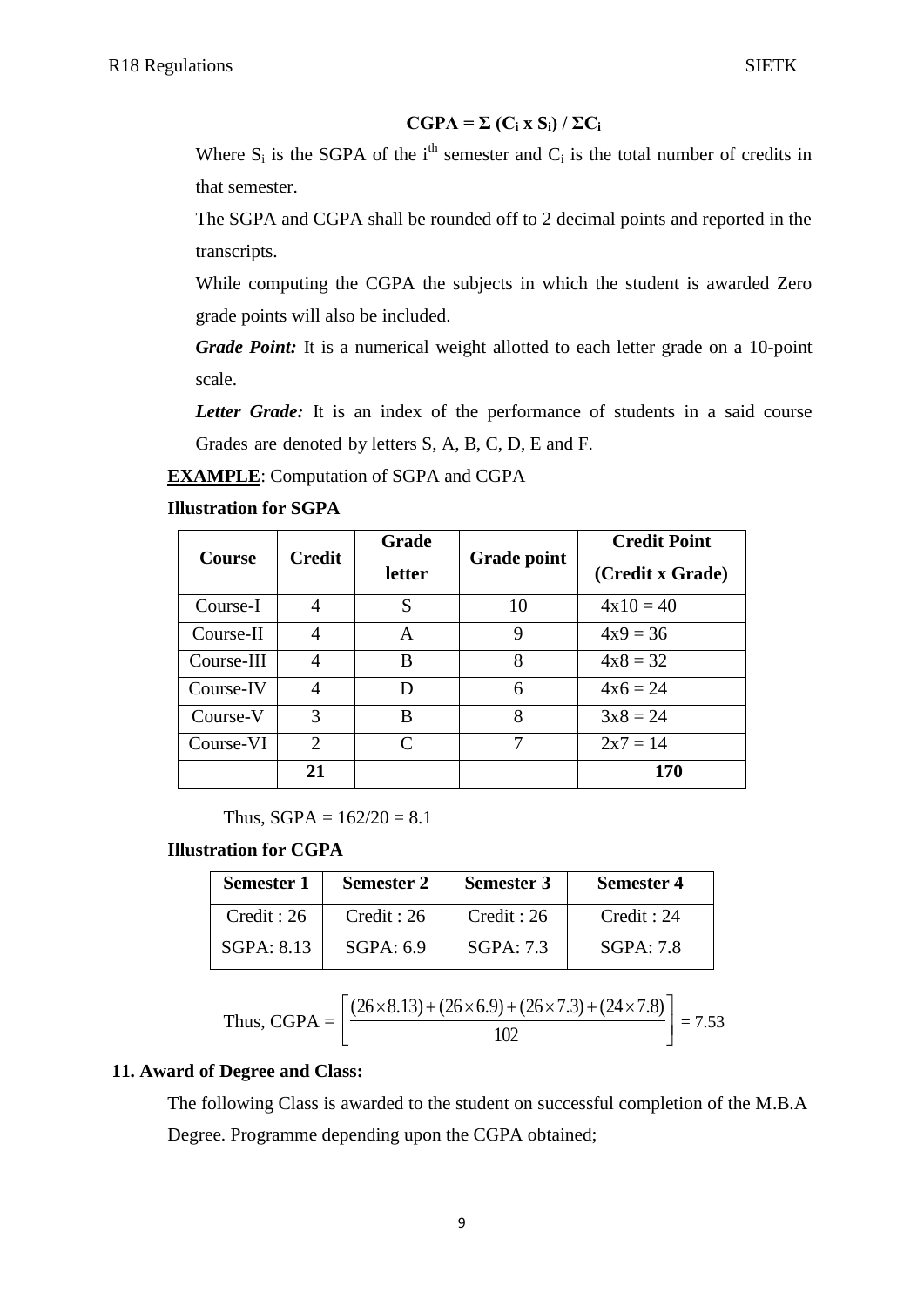| <b>Class</b>                        | <b>CGPA</b>         |
|-------------------------------------|---------------------|
| <b>First Class with Distinction</b> | > 7.5               |
| <b>First Class</b>                  | $\geq 6.5 \leq 7.5$ |
| <b>Second Class</b>                 | $\geq$ 5.5 < 6.5    |
| Pass Class                          | $\geq 5.00 \& 5.50$ |

# **12. Transitory Regulations:**

Discontinued, detained or failed candidates are eligible for readmission as and when the semester is offered after fulfillment of academic regulations. Candidates who are detained due to shortage of attendance or for not fulfilling academic requirements or failed after having undergone the programme in earlier regulations or have discontinued and wish to continue the programme are eligible for admission into unfinished Semester from the date of commencement of class work with the same or equivalent courses as and when such courses are offered, subject to clause 4.3 and they will be in the academic regulations into which they get readmitted.

# **13. Withholding of Results**

If the candidate has any dues to the institution or any case of indiscipline or malpractice pending against him/her, the result of the candidate shall be withheld and he/she shall not be allowed/ promoted to the next semester. The issue of awarding degree is liable to be withheld in such cases.

# **14. Choice Based Credit System (CBCS):**

The CBCS provides choice for students to select from the prescribed courses (core, elective or minor or soft skill courses). The CBCS provides a "cafeteria" type approach in which students can take courses of their choice, learn at their own pace and adopt an interdisciplinary approach to learning.

#### **Regulations for CBCS:**

- 14.1 The CBCS, also called as Open Electives (OEs) will be implemented in the College.
- 14.2 It is mandatory for Post Graduate (PG) students to study one CBCS course during

I Year II Sem of their programme by taking one course.

- 14.3 A student shall opt for any one course from the list given by the institute.
- 14.4 A CBCS course shall be offered by a department, only when there are a minimum number of 20 students opting for that course.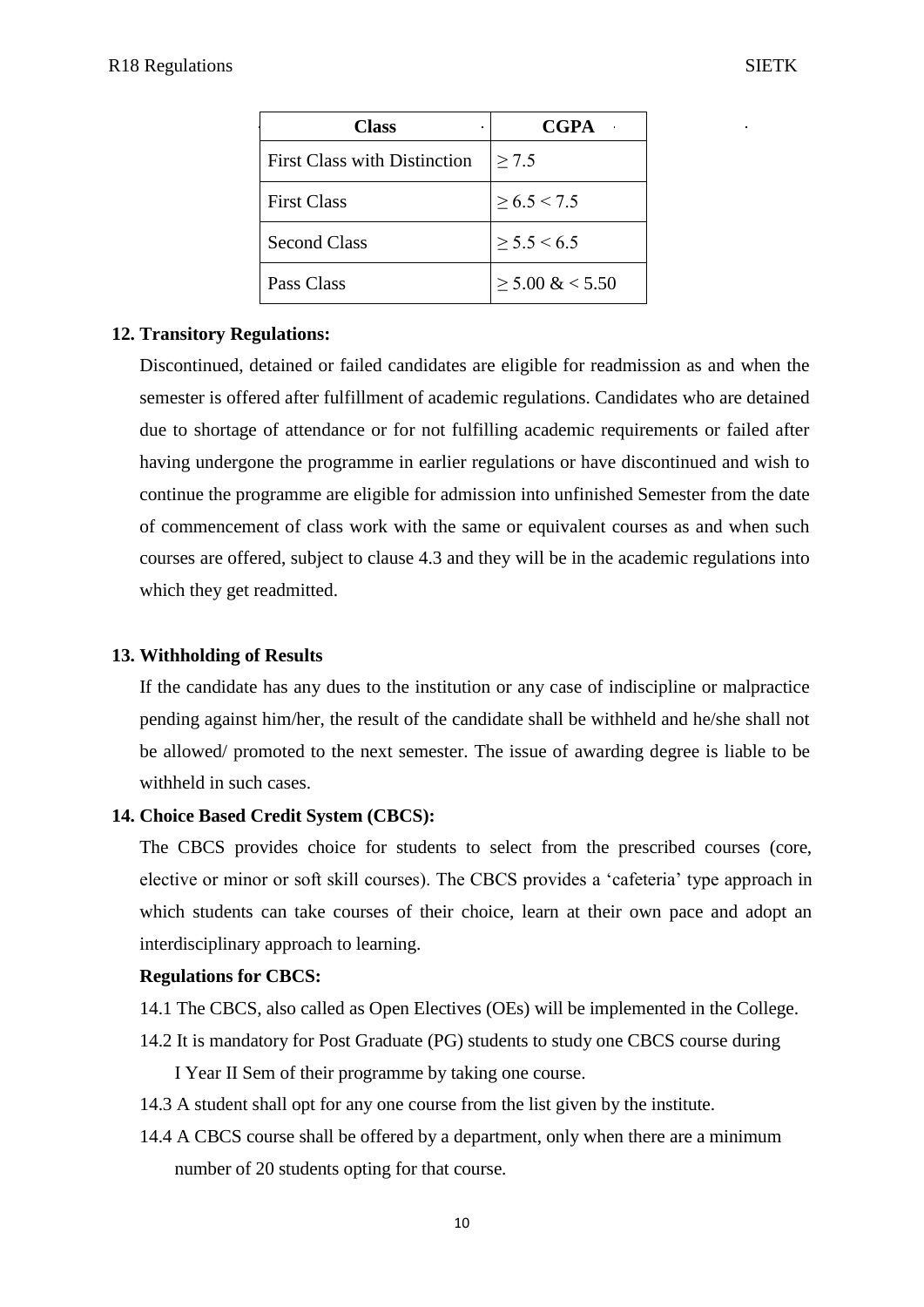### **15. Student transfers**

Student transfer shall be as per the guidelines issued by the Government of Andhra Pradesh from time to time.

# **16. General**

- 16.1 The academic regulations should be read as a whole for purpose of any interpretation.
- 16.2 Malpractice rules nature and punishments are appended.
- 16.3 Where the words "he", "him", "his" occur in the regulations, they also include "she", "her", "hers", respectively.
- 16.4 In case of any doubt or ambiguity in the interpretation of the above rules, the decision of the Principal is final.
- 16.5 The Institute, with the approval of the Academic Council, may change or amend the academic regulations / structure / credits / syllabi at any time and the changes or amendments shall be made applicable to all the students on rolls with effect from the dates notified by the Institute.

**\*\*\*\*\***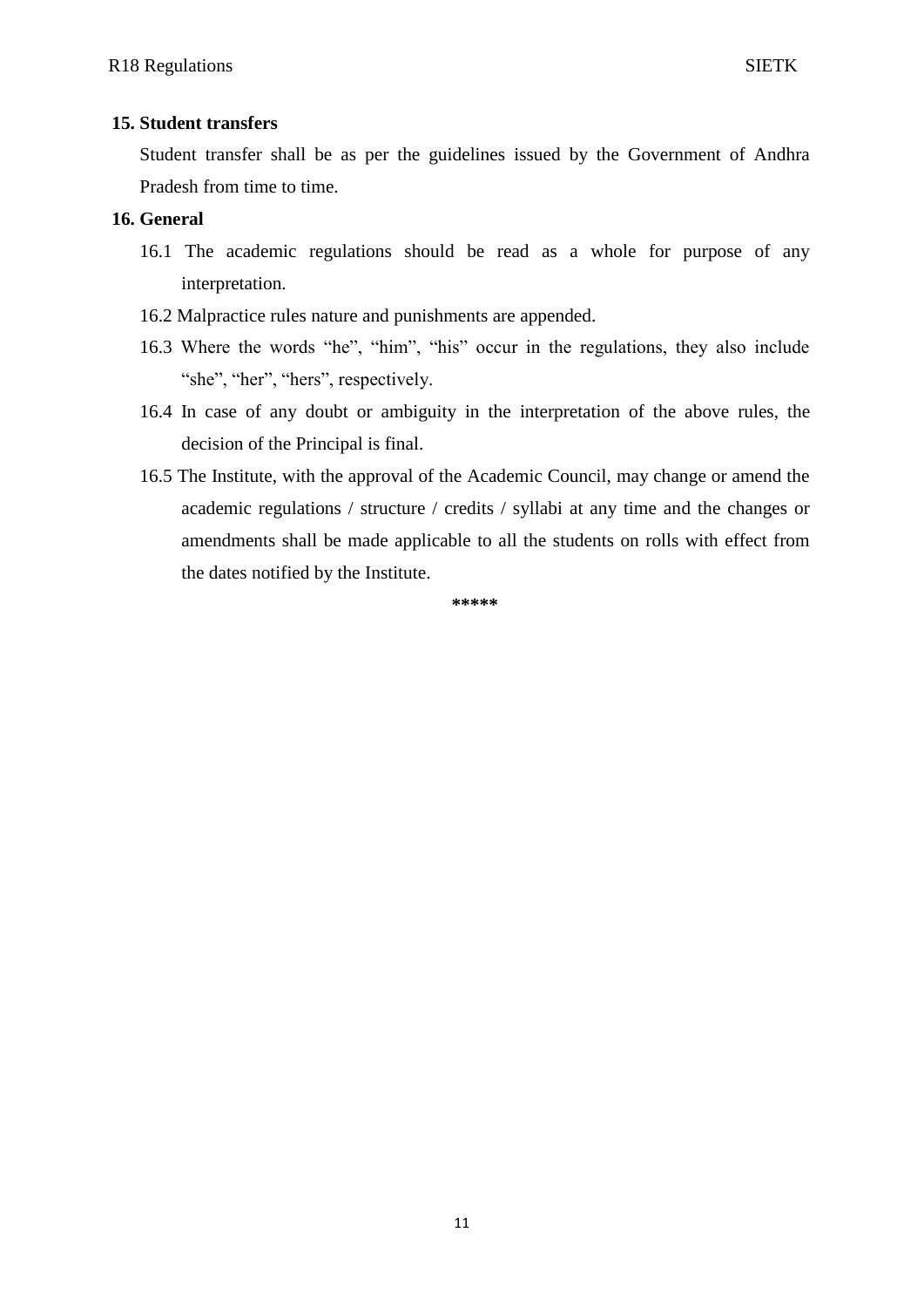# **RULES FOR**

# **DISCIPLINARY ACTION FOR MALPRACTICES / IMPROPER CONDUCT**

| <b>IN EXAMINATIONS</b> |
|------------------------|
|                        |
|                        |
|                        |
|                        |
|                        |
|                        |
|                        |

|                | <b>Nature of Malpractices/Improper</b>              | <b>Punishment</b>                                  |
|----------------|-----------------------------------------------------|----------------------------------------------------|
|                | conduct                                             |                                                    |
| 1. (a)         | accessible<br>in<br>Possesses<br>keeps<br><b>or</b> | Expulsion from the examination hall and            |
|                | examination hall, any paper, note book,             | cancellation of the performance in that course     |
|                | programmable calculators, Cell phones,              | only.                                              |
|                | pager, palm computers, blue tooth or any            |                                                    |
|                | other form of material concerned with or            |                                                    |
|                | related to the course of the examination            |                                                    |
|                | (theory or practical) in which he/she is            |                                                    |
|                | appearing but has not made use of                   |                                                    |
|                | (material shall include any marks on the            |                                                    |
|                | body of the candidate which can be used             |                                                    |
|                | as an aid in the course of the examination)         |                                                    |
| (b)            | Gives assistance or guidance or receives it         | Expulsion from the examination hall and            |
|                | from any other candidate orally or by any           | cancellation of the performance in that course     |
|                | body<br>language<br>methods<br>other<br>or          | only of all the candidates involved. In case of    |
|                | communicates through cell phones with               | an outsider, he/she will be handed over to the     |
|                | any candidate or persons in or outside the          | police and a case is registered against him.       |
|                | examination hall in respect of any matter.          |                                                    |
| 2              | Has copied in the examination hall from             | Expulsion from the examination hall and            |
|                | book,<br>programmable<br>paper,<br>any              | cancellation of the performance in that course     |
|                | calculators, palm computers or any other            | and all other courses the candidate has            |
|                | form of material relevant to the course of          | already<br>including<br>appeared<br>practical      |
|                | the examination (theory or practical) in            | examinations and project work and shall not        |
|                | which the candidate is appearing.                   | be permitted to appear for the remaining           |
|                |                                                     | examinations<br>of<br>the<br>of<br>that<br>courses |
|                |                                                     | Semester/year. The Hall<br>Ticket of<br>the        |
|                |                                                     | candidate is to be cancelled.                      |
| $\overline{3}$ | Impersonates any other candidate in                 | The candidate who has impersonated shall be        |
|                | connection with the examination                     | examination<br>expelled<br>from<br>hall.<br>The    |
|                |                                                     | Candidate<br>is<br>also<br>debarred<br>for<br>four |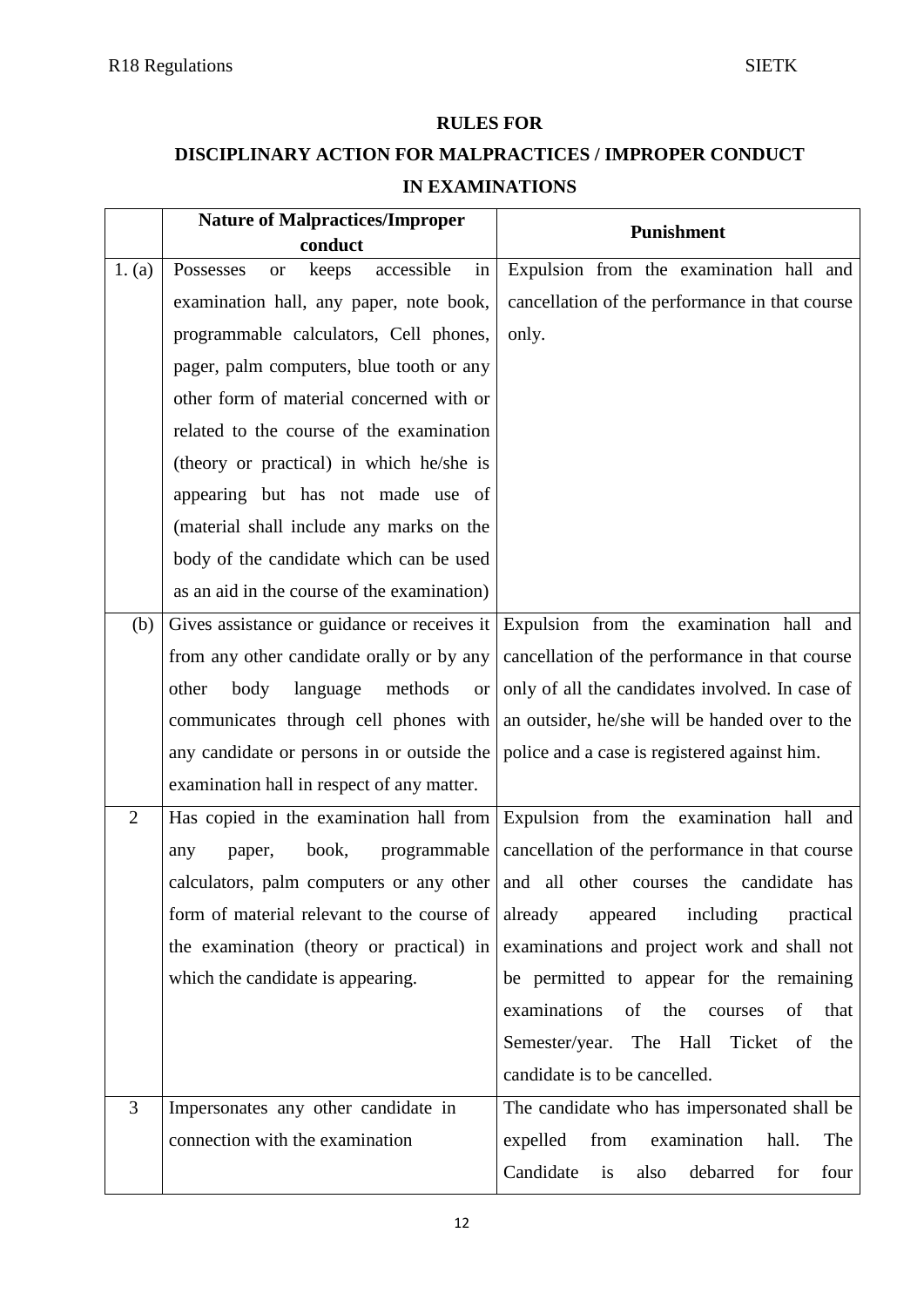|   |                                                      | consecutive semesters from class work and all             |
|---|------------------------------------------------------|-----------------------------------------------------------|
|   |                                                      | end examinations. The continuation of the                 |
|   |                                                      | course by the candidate is subject to the                 |
|   |                                                      | academic regulations in connection with for               |
|   |                                                      | feature of seat. The performance of the                   |
|   |                                                      | original<br>candidate,<br>who<br>has<br>been              |
|   |                                                      | impersonated, shall be cancelled in all the               |
|   |                                                      | of<br>the<br>examination<br><i>(including)</i><br>courses |
|   |                                                      | practicals and project work) already appeared             |
|   |                                                      | and shall not be allowed to appear for                    |
|   |                                                      | examinations of the remaining courses of that             |
|   |                                                      | Semester/year. The candidate is also debarred             |
|   |                                                      | for four consecutive Semesters from class                 |
|   |                                                      | work and all Semester end examinations if his             |
|   |                                                      | involvement is established. Otherwise the                 |
|   |                                                      | candidate is debarred for two consecutive                 |
|   |                                                      | semesters from class work and all end                     |
|   |                                                      | examinations. The continuation of the course              |
|   |                                                      | by the candidate is subject to the academic               |
|   |                                                      | regulations in connection with forfeiture of              |
|   |                                                      | seat. If the imposter is an outsider, he/she will         |
|   |                                                      | be handed over to the police and a case is                |
|   |                                                      | registered against him.                                   |
| 4 | Smuggles<br>the<br>Answer<br>book<br>in<br><b>or</b> | Expulsion from the examination hall and                   |
|   | additional sheet or takes out or arranges to         | cancellation of performance in that course and            |
|   | send out the question paper during the               | all the other courses the candidate has already           |
|   | examination or answer book or additional             | appeared including practical examinations and             |
|   | sheet, during or after the examination.              | project work and shall not be permitted for the           |
|   |                                                      | remaining examinations of the courses of that             |
|   |                                                      | Semester/year. The candidate is also debarred             |
|   |                                                      | for two consecutive Semesters from class                  |
|   |                                                      | work and all Semester end examinations. The               |
|   |                                                      | continuation of the course by the candidate is            |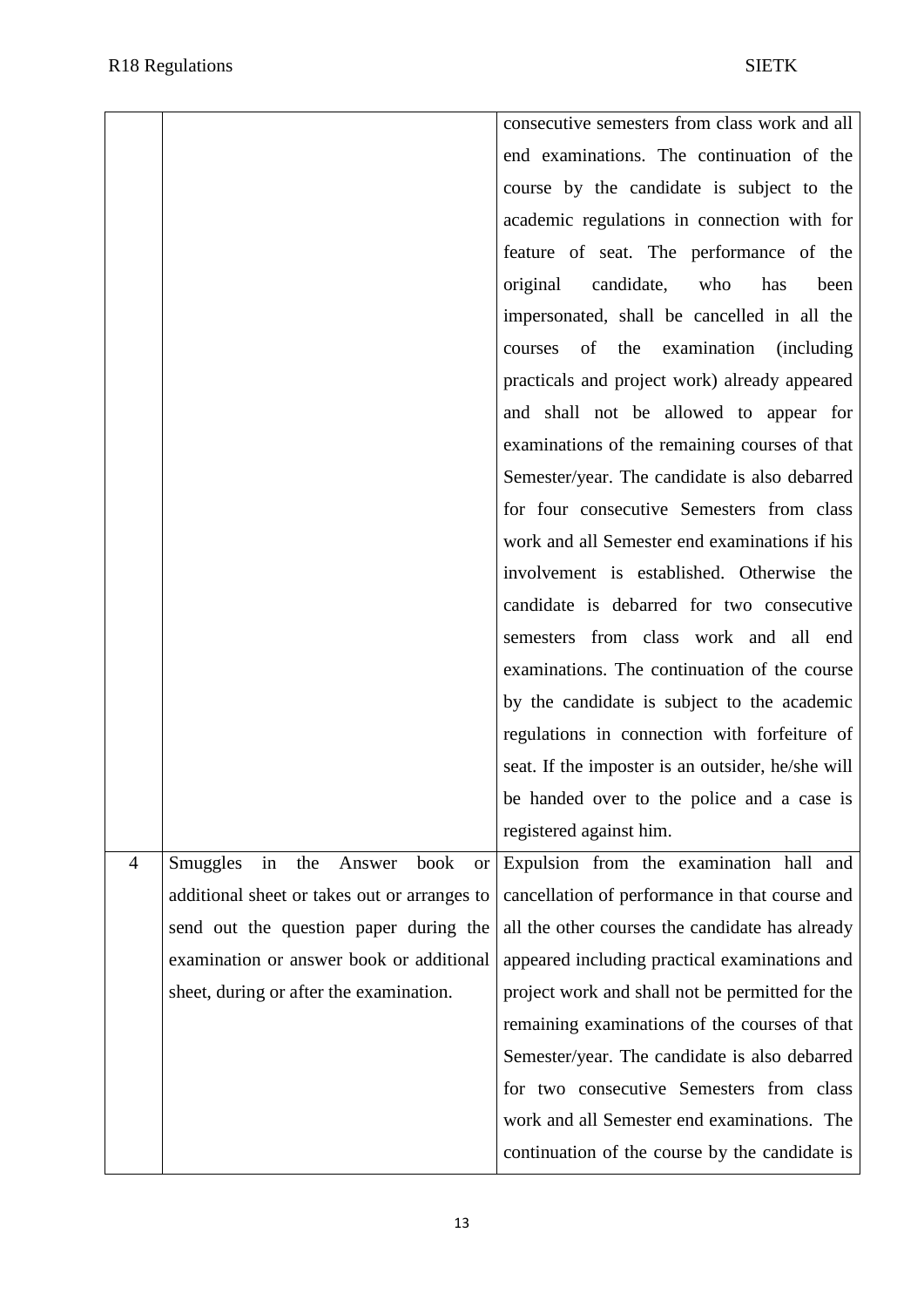|        |                                                                    | subject to the academic regulations<br>in                                                 |
|--------|--------------------------------------------------------------------|-------------------------------------------------------------------------------------------|
|        |                                                                    | connection with forfeiture of seat.                                                       |
| 5      | Uses objectionable, abusive or offensive                           | Cancellation of the performance<br>in<br>that                                             |
|        | language in the answer paper or in letters                         | course.                                                                                   |
|        | to the examiners or writes to the examiner                         |                                                                                           |
|        | requesting him to award pass marks.                                |                                                                                           |
| 6      | Refuses to obey the orders of the any                              | In case of students of the college, they shall be                                         |
|        | officer on duty or misbehaves or creates                           | expelled<br>from<br>examination<br>halls<br>and                                           |
|        | disturbance of any kind in and around the                          | cancellation of their performance in that                                                 |
|        | examination hall or organizes a walkout or                         | course and all other courses the candidate(s)                                             |
|        | instigates others to walk out, or threatens                        | has (have) already appeared and shall not be                                              |
|        | the officer-in charge or any person on                             | permitted to appear for the remaining                                                     |
|        | duty in or outside the examination hall                            | examinations of the courses of that Semester.                                             |
|        |                                                                    | of any injury to his person or to any of If candidate physically assaults the invigilator |
|        |                                                                    | his relations whether by words, either or/officer in charge of the examination, then      |
|        | spoken or written or by signs or by                                | the candidate is also barred and forfeit their                                            |
|        | visible<br>representation, assaults<br>the                         | seats. In case of outsiders, they will be                                                 |
|        | officer-in-charge, or any person on duty                           | handed over to the police and a police case is                                            |
|        | in or outside the examination hall or any registered against them. |                                                                                           |
|        | of his relations, or indulges in any other                         |                                                                                           |
|        | of misconduct or mischief which<br>act                             |                                                                                           |
|        | result in damage to or destruction of                              |                                                                                           |
|        | property in the examination hall or any                            |                                                                                           |
|        | part of the College campus or engages in                           |                                                                                           |
|        | any other act which in the opinion of the                          |                                                                                           |
|        | officer on duty amounts to use of unfair                           |                                                                                           |
|        | means or misconduct<br>has<br>the<br><sub>or</sub>                 |                                                                                           |
|        | tendency to disrupt the orderly conduct                            |                                                                                           |
|        | of the examination.                                                |                                                                                           |
| $\tau$ | Leaves the examination hall taking away                            | Expulsion from the examination hall and                                                   |
|        | answer script or intentionally tears of the                        | cancellation of performance in that course and                                            |
|        | script or any part thereof inside or outside                       | all the other courses the candidate has already                                           |
|        | the examination hall.                                              | practical examinations<br>appeared including                                              |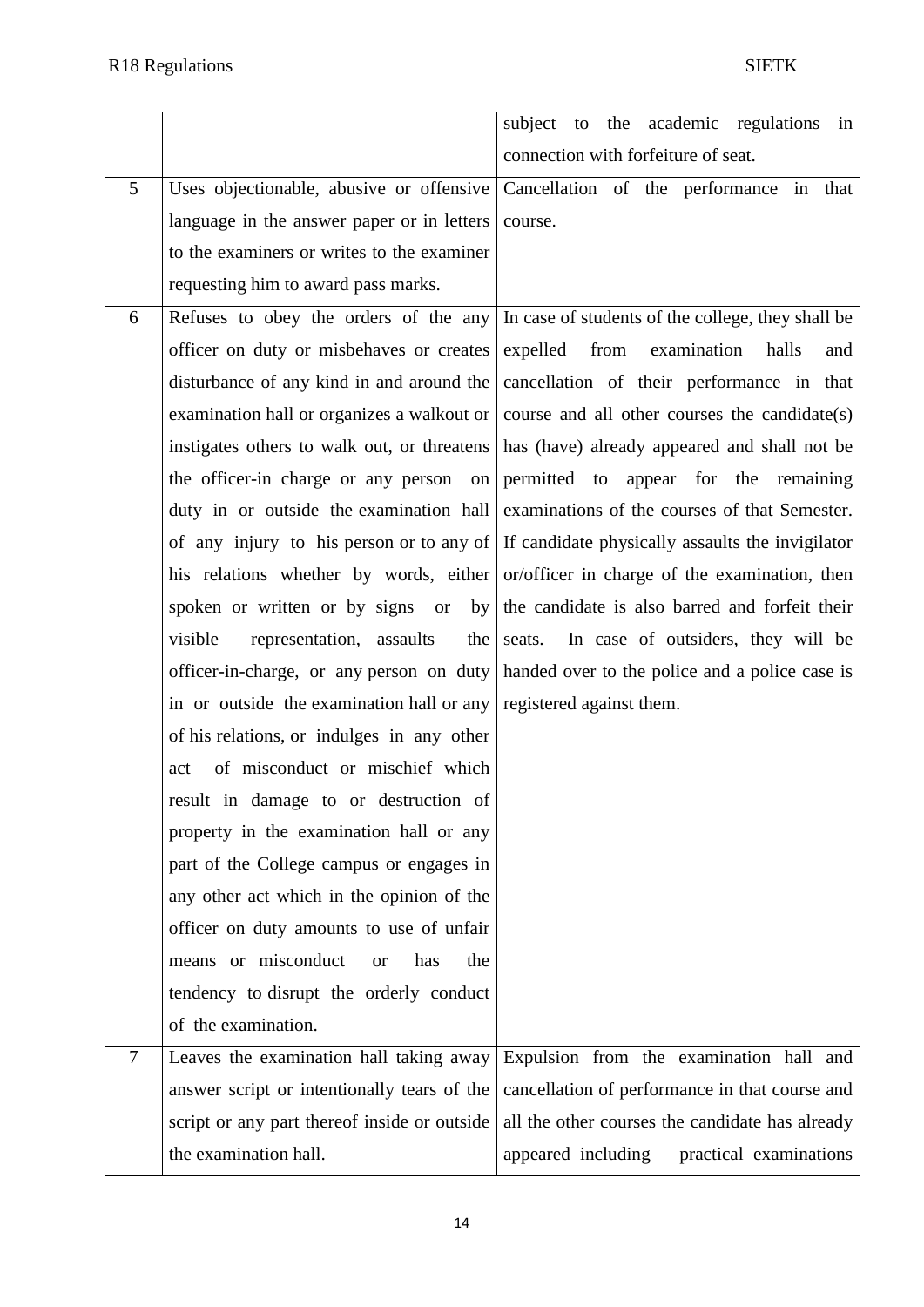|    |                                             | and project work and shall not be permitted         |
|----|---------------------------------------------|-----------------------------------------------------|
|    |                                             | for the remaining examinations of the courses       |
|    |                                             | of that Semester/year. The candidate is also        |
|    |                                             | debarred for two consecutive Semesters from         |
|    |                                             | class work and all Semester end examinations.       |
|    |                                             | The continuation of the course by the               |
|    |                                             | candidate<br>subject<br>the<br>is<br>to<br>academic |
|    |                                             | regulations in connection with forfeiture of        |
|    |                                             | seat.                                               |
| 8  | Possess any lethal weapon or firearm in     | Expulsion from the examination hall and             |
|    | the examination hall                        | cancellation of the performance in that course      |
|    |                                             | and all other courses the candidate has already     |
|    |                                             | appeared including practical examinations and       |
|    |                                             | project work and shall not be permitted for the     |
|    |                                             | remaining examinations of the courses of that       |
|    |                                             | Semester/year. The candidate is also debarred       |
|    |                                             | and forfeits the seat.                              |
| 9  | If student of the college, who is not a     | Student of the colleges expulsion from the          |
|    | candidate for the particular examination or | examination hall and cancellation of the            |
|    | any person not connected with the college   | performance in that course and all other            |
|    | indulges in any malpractice or improper     | courses the candidate has already appeared          |
|    | conduct mentioned in clause 6 to 8.         | including practical examinations and project        |
|    |                                             | work and shall not be permitted for the             |
|    |                                             | remaining examinations of the Courses of that       |
|    |                                             | Semester/year. The candidate is also debarred       |
|    |                                             | and forfeits the seat. Person(s) who do not         |
|    |                                             | belong to the College will be handed over to        |
|    |                                             | police and, a police case will be registered        |
|    |                                             | against them.                                       |
| 10 | Comes in a drunken condition to the         | Expulsion from the examination hall and             |
|    | examination hall.                           | cancellation of the performance in that course      |
|    |                                             | and all other courses the candidate has already     |
|    |                                             | appeared including practical examinations and       |